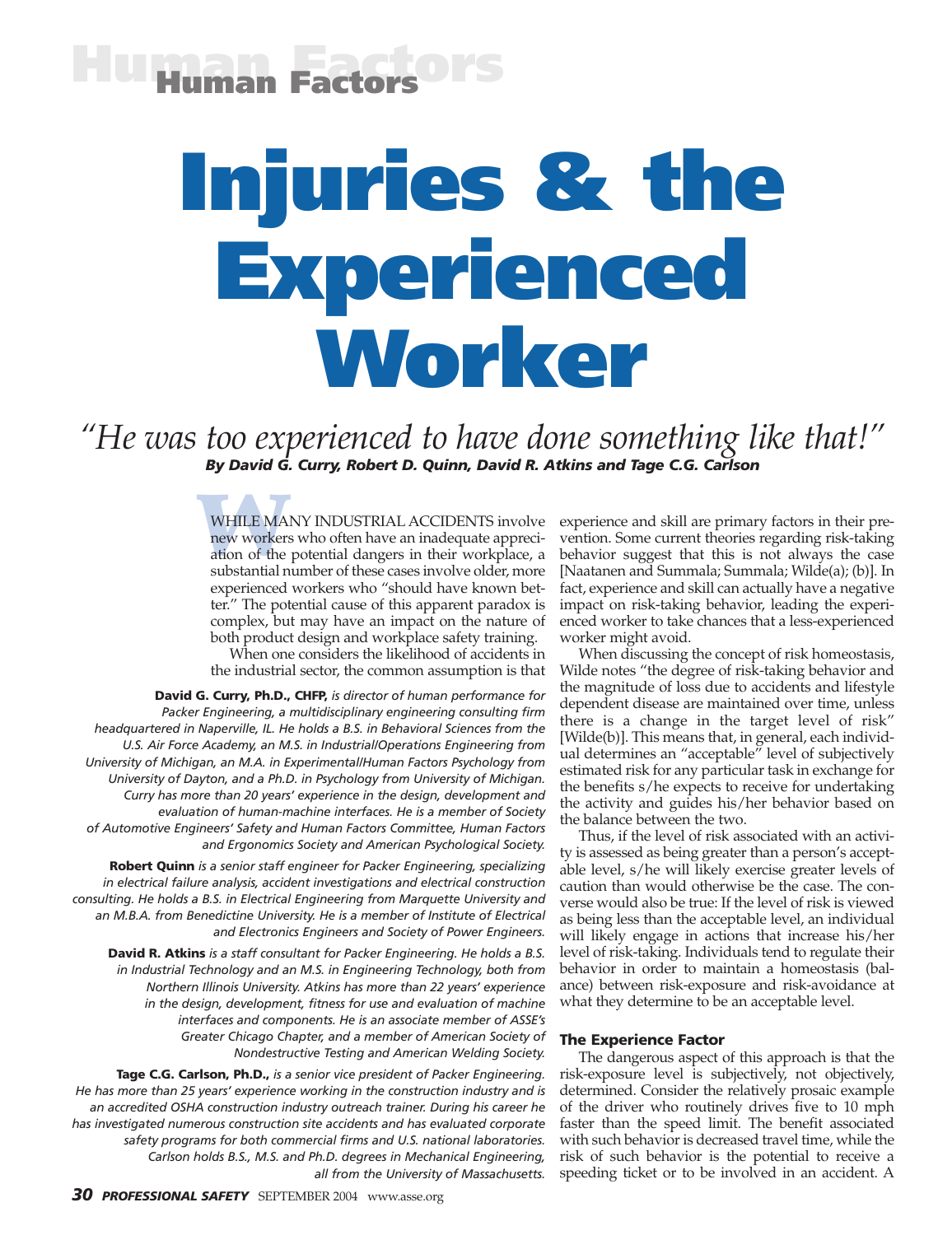person may drive for long periods without incurring any penalties while reaping the perceived benefits of speeding. The subjective perception of the risk associated with this action decreases the longer this person drives without being ticketed, potentially leading to even further increases in normal travel speed.

Eventually, however, the person is ticketed or involved in an accident. His/her subjective assessment of the potential risk then



*Source: Adapted from Wilde(a).*

increases, normally resulting in a slower driving speed for some period. Objectively, the risk associated with speeding has not changed (indeed, in the extreme short term it may actually decrease, since the location of the traffic control authority for the current area is now known), although a change in risk-taking behavior has resulted. The same type of behavior occurs in the workplace and all other aspects of life. Figure 1 depicts this process.

A similar perspective on risk is provided by the zero-risk theory (Naatanen and Summala; Summala). According to this theory, the perceived risk in a situation is a function of the perceived likelihood of a hazardous event and the importance attached by the individual to the consequences of the event. As self-confidence increases (which occurs as a function of increased experience with the situation), perceived risk diminishes to the point of zero perceived risk.

Under both theories, two variables are critically important when dealing with skilled workers: perceived risk level and perceived skill level. Factors that decrease the perceived level of risk of an activity include familiarity, voluntary exposure, hazard comprehension and the controllability of the hazard. These factors are largely a function of the assessor's level of experience with the hazard. Furthermore, when workers commonly expose themselves to a hazard and experience no harm, a type of "risk habituation" begins to set in, and the perceived level of risk decreases further, while complacency with regard to their capability to successfully perform risky activities increases. For example, experienced drivers routinely overestimate their abilities, with most surveys indicating that drivers rate their capabilities as "above average" while few rate them as "below average."

The inexperienced worker has no basis for judg-

ment regarding the risk associated with a particular behavior—other than prior training. According to product warning research, risk estimates of novice workers will likely be higher than that of their experienced counterparts. Furthermore, the inexperienced worker is less likely to be complacent regarding his/her level of skill in performing a particular task or to intentionally deviate from training. The combination of these factors would be expected to produce a higher degree of risk avoidance behavior among lessexperienced workers [DeJoy; Otsubo; Goldhaber and deTurck(a); (b)]. The greater accident frequency of the novice worker may be more a function of insufficient knowledge regarding proper operating procedures or lack of familiarity with them than an intentional nonexecution of those procedures.

By contrast, the experienced worker often has an extensive baseline regarding accident likelihood both from personally performing the task and as the benefit of past experiences of colleagues. Serious accidents are not common in many of today's workplaces, thanks to regulatory action and safe design practices. Thus, the experienced worker's assessment of the likelihood of experiencing negative consequences from a particular behavior may be far lower than that of less-experienced colleagues. This is particularly true if s/he has successfully performed the action in the past without suffering negative consequences [DeJoy; Goldhaber and deTurck(a); (b)].

Furthermore, the experienced worker is more likely to have an inflated assessment of his/her own level of skill with regard to handling an accident, should it occur, based on the fact that s/he has always successfully avoided consequences in the past. In combination, these factors would be expected to result in increased risk-taking behavior by the experienced worker. The following three examples illustrate these effects in action.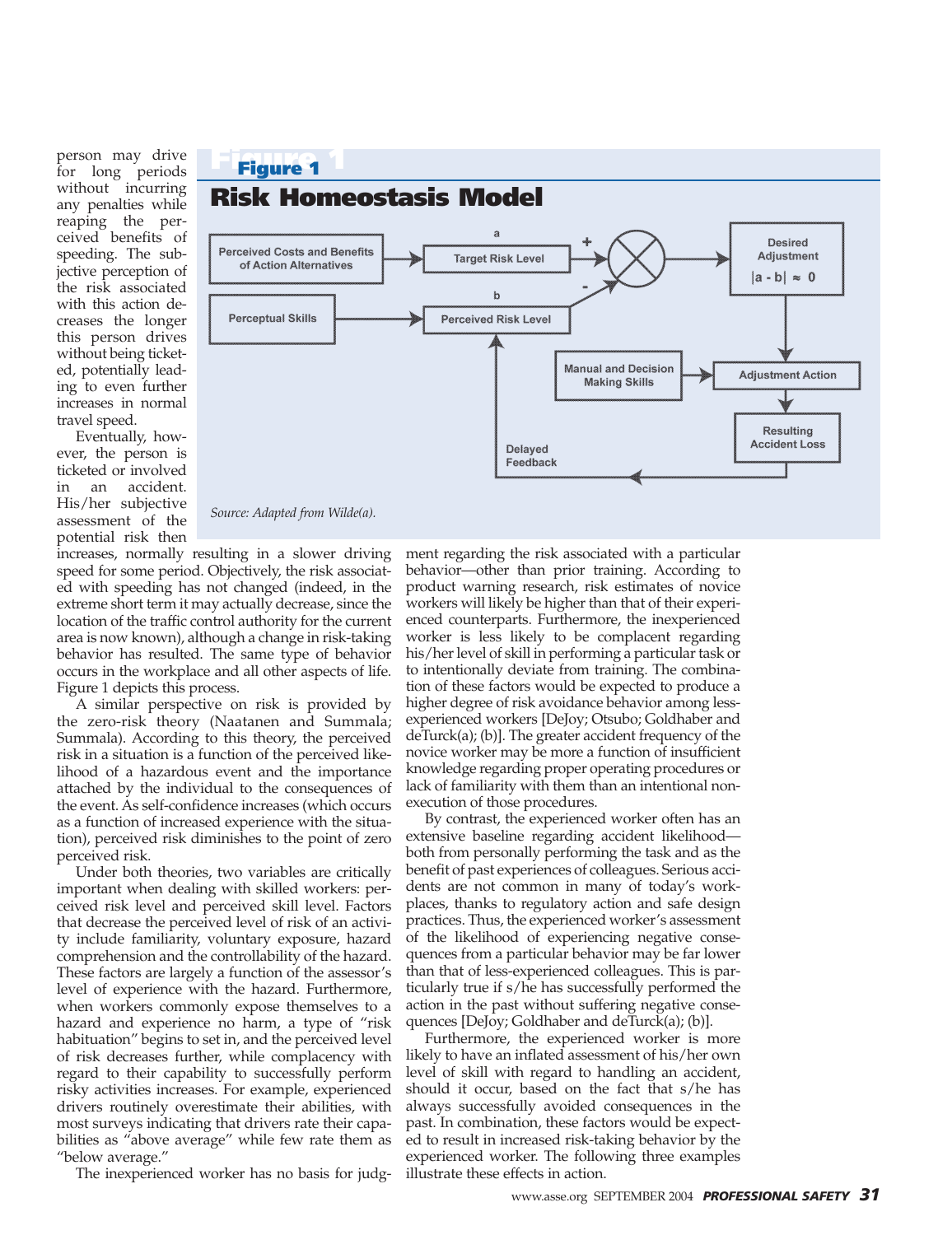*workers expose themselves to a hazard and experience no harm, a type of "risk habituation" begins to set in, and the perceived level of risk decreases further.* 

### *Example 1: Electrical Worker When*

A journeyman electrician with more than 15 years' experience was set to install a new disconnect on a medium-voltage busway in a large midwestern automobile plant. He was a contract employee and had served successfully in a construction and repair capacity throughout his career. The automaker's facility was state-of-the-art and followed accepted industry safety measures. The journeyman attended regular worker and contractor safety sessions as required by the automaker's management. Violators of accepted safety practices received additional training and were sanctioned for repeated violations. In other words, with regard to both environment and experience, this electrician was a model worker. The last thing anyone would expect is that he would be involved in a careless accident.

The task involved a standard industrial busway of a common configuration: three-phase 480 volts AC overhead, closely spaced copper bus bars covered by a steel shell and providing a nearly infinite supply of current. The busway was the primary power source for the assembly line equipment and robotic welders. Movable disconnects capable of being inserted virtually anywhere along the busway are a central feature of this type of power architecture. The journeyman was to install the new disconnect at an intermediate location along the busway. His first action should have been to take the equipment out of service, then perform a lockout/tagout of the busway's source (the circuit breaker), per established plant safety measures. In this case, however, the source was located in an auxiliary electric equipment room that was remote from the jobsite.

The journeyman's experience alone should have served as motivation to ensure that the equipment was taken out of service before work commenced. Unfortunately, it did not. According to coworker reports, the journeyman told other workers that he would work the busway "hot" and would dispense with ensuring that the lines were de-energized when working with them to "merely" install a simple disconnect. This would save the time and trouble of traveling to a remote location. The journeyman also asserted that he had worked hot equipment before.

In maneuvering the bulky disconnect into position, the main contacts crossed phases. The resulting explosion caused multiple burn injuries and the worker lost time due to incapacitation. Fortunately, he was wearing protective gear, which likely saved his life.

#### *Example 2: Construction Worker*

This case involved a worker standing on the roof of a residential structure (with a slope of five inches in 12) while completing the installation of vinyl siding. This worker had been performing such work for nearly eight years and had received continuing training in both appropriate safety procedures and the use of fall protection (e.g., harnesses, lines, slip guards). In this case, the worker decided to forego the use of fall protection (his harness was found on the seat of his truck at the scene) and used a "field expedient" to provide proper footing on the steep

roof—he nailed scrap 2x4s through the shingles of the roof rather than install proper slide guards.

During the course of his activities, the 2x4s pulled loose, leading to his fall to a secondary roof then to the ground, resulting in severe injuries. Although well-trained and experienced in appropriate safety procedures and provided with the proper equipment, this worker decided not to use them, believing that his level of skill and experience, combined with shortcuts for proper equipment, would allow him to compensate for the steep roof for the limited time required to complete the job.

#### *Example 3: Boilermaker*

A coal-burning boiler was used in a chemical manufacturing facility to generate steam for use in a manufacturing process. The boiler produced exhaust gas that had to be cleaned prior to venting to the atmosphere. This required it to be channeled through a precipitator or "baghouse" that captured the particulates from the exhaust gases. A typical baghouse is designed to allow the exhaust gases to be filtered through a cloth-type bag that retains particulates on the bag's interior. This bag is typically hung vertically from a tube sheet enclosure and is kept from collapsing by using a metal cage on the bag's interior. Periodically, the boiler and baghouse are removed from service to perform maintenance and to allow the bags, cages and waste products to be removed and clean bags to be installed. At that time, the bags are pulled up from enclosures that are approximately two feet below floor covers.

Professional boilermakers normally perform this service. The chemical facility had contracted with a maintenance and repair organization to perform this service during an annual outage. On the first day of the project, the boilermaker involved in this case had worked with the crew removing the insulation blankets, floor covers, venturis and cages in the baghouse. The following day, he entered the baghouse, proceeded along a ledge, then walked across plywood covers fitted to the framework of the removed flooring to the middle of the baghouse in order to reach a stack of cages removed the day before. He then lifted one cage and, rather than retracing his earlier route back to the door, attempted to take a shortcut by walking along the narrow "U" channel that supported the floor covers which had been removed to provide access to the bags. Along the way, he inadvertently stepped off the "U" channel and fell approximately 26 inches to the bottom of the compartment, resulting in a severe ankle injury.

This employee had been a boilermaker for more than 30 years, had completed the union's four-year apprenticeship program, and had worked as both a foreperson and union steward on many sites. He had worked in many similarly designed baghouses at other facilities. As a former foreperson, he had conducted periodic toolbox talks with his crew regarding safe working practices, and as a former union steward, he understood the appropriate actions to take if working conditions were regarded as unsafe.

The facility operator had conducted site-specific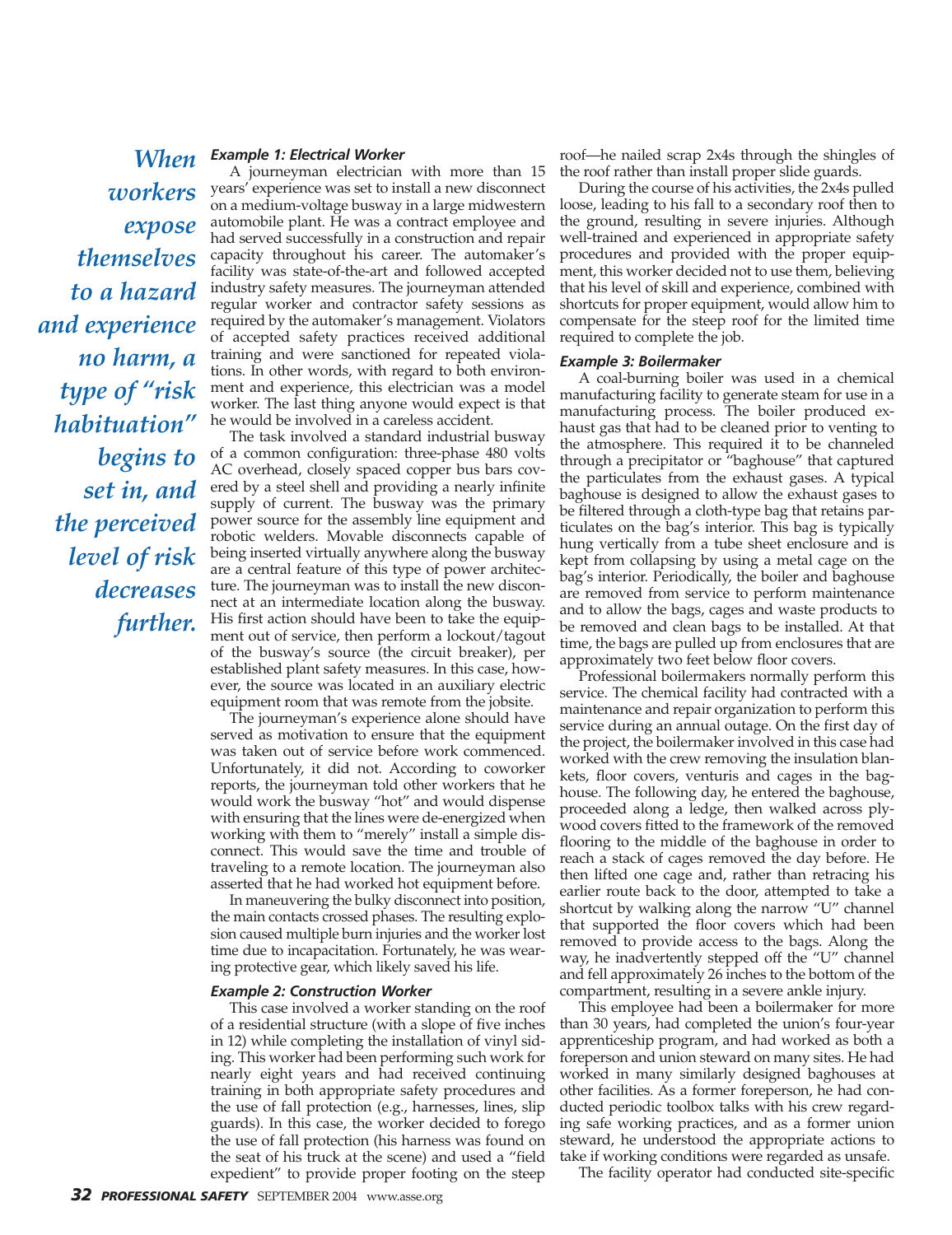training regarding the site's safety program, first-aid facilities, emergency procedures and special safety equipment required before the project began. The maintenance contractor (the boilermaker's employer) also conducted weekly safety awareness toolbox meetings, including one on the topic of hole covers held just seven weeks before this incident. An active disciplinary system regarding unsafe work practices was in place and rigidly enforced by both the plant and the subcontractor.

According to later testimony, despite training to the contrary, the highly experienced boilermaker decided to save a few seconds by taking an unsafe action—attempting to balance both himself and the load he was carrying while walking on a narrow pathway—rather than use the areas prepared for this purpose. This worker judged his level of skill and coordination to be adequate for the task. He weighed the risk involved against the benefit of the time saved and judged, due to his level of skill and experience, that he could handle it. He then purposefully engaged in an unsafe practice.

#### **Implications for Product & Process Design**

The implications of the risk homeostasis or zerorisk theories on product design are profound. Given the risk homeostasis theory's assumption that as the perceived level of risk in performing a task decreases, risk-taking behavior increases to maintain the same acceptable level of risk, it would be impossible to increase overall user safety through the design process once foreseeable unintentional interactions with a hazard have been designed out or guarded against. If the product is redesigned to eliminate a potential hazard that results from high-risk user behavior, such behavior becomes acceptable rather than exceptional. Under the zero-risk model, as the employee's perception of the risk associated with an activity drops to zero (or a very low level), the likelihood of the behavior being engaged in increases (or at least the drive to avoid such behaviors drops precipitously).

A good example of this effect at work is mandatory seatbelt laws—effectively the imposition of a guard—now common throughout the U.S. Studies conducted in the Netherlands focused on the effect of seatbelt wearing on driving style. Results showed that when "hard core" nonusers of seatbelts were required to wear them in the experiment, their driving style changed versus that when driving on the same course while not wearing seatbelts.

Among other significant changes in behavior, speed increased, car following distance decreased and braking was initiated later while wearing seatbelts (Janssen). Similar results were found when analyzing the speeds of go-cart drivers on a track while wearing and not wearing seatbelts (Streff and Geller). It is logical to assume that this effect does not apply only to vehicle operations. Many electrical workers routinely risk working with hot wiring, albeit using insulated tools. Would these same workers be willing to expose themselves to this risk were their tools not insulated? Probably not.

One potential consequence of such behaviors are user responses to design changes that are perceived to increase safety, yet may not live up to user expectations. A hypothetical example of this effect would be a two-lane road that is widened to four lanes. Since multilane roads are generally perceived to be safer than two-lane roads, it is not surprising that most such road conversions result in higher traffic speeds once widened. Subsequent analysis of the accident rate on the road in question may show no change or even potentially an increase in accident rate because of driver behavioral changes (i.e., higher speeds).

Another example of this in action is the driver of a four-wheel-drive vehicle who no longer slows down on icy roads. The perceived superiority of the traction available in such vehicles may lead the driver to feel that s/he has adequately compensated for degraded road conditions simply by switching to four-wheel-drive mode.

Unfortunately, the driver is only half right; the four-wheel option allows the driver to steer and accelerate better on slippery surfaces, but it does not improve his/her ability to bring the vehicle to a stop. In this case, the driver has altered his/her behavior in response to a perceived increase in safety provided by an equipment change, without understanding that the actual change in risk exposure does not correspond to the expected change.

Such a theoretical outcome is supported by studies performed in Germany regarding the use of antilock brakes (ABS) within a fleet of cabs (Aschenbrenner and Biehl; Hauer and Garder). After a three-year familiarization and data collection period, it was found that drivers using ABS-equipped vehicles were actually involved in more accidents than those using vehicles without ABS (although the difference did not reach statistical significance). When driver performance metrics were examined, however, it was learned that drivers in ABS-equipped cabs:

• made sharper turns in curves;

- •were less able to stay in their own lanes;
- •proceeded at a shorter forward sight distance;
- made poorly adjusted merging maneuvers;
- •drove faster;

•created more "traffic conflicts" (situations in which one or more vehicles had to take swift action to avoid a collision).

All of these differences were statistically significant. Clearly, the ABS-equipped vehicles were being driven differently than the non-ABS-equipped vehicles; equally clearly, none of these differences were the function of the mechanical aspects of the ABS equipment—all were the result of behavioral changes on the part of the drivers.

#### **Implications for Safety Training**

National Safety Council offers this defined order of priority with regard to reducing risk:

- 1) Design for minimum risk.
- 2) Incorporate safety devices (guarding).
- 3) Provide warning devices.